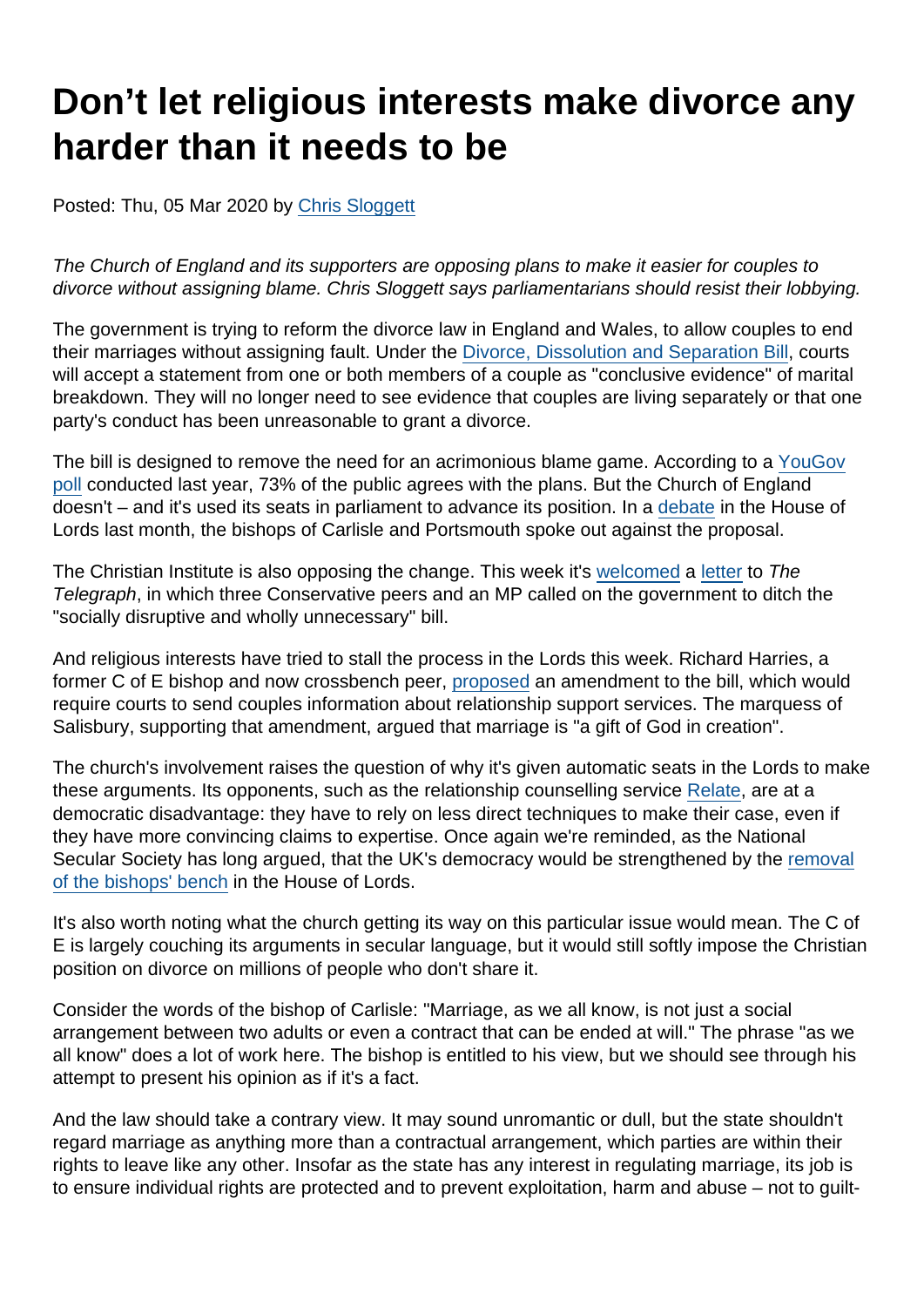trip people into staying in dysfunctional relationships.

That doesn't mean couples can't or shouldn't invest marriage with special meaning, religious or otherwise. The church and other religious or non-religious institutions are rightly entitled to encourage people to work at their marriages. But it shouldn't be the courts' job to tell people to return to failing relationships, to hold unhappy couples in miserable states of limbo, or to force them to sling mud at each other in public in order to finalise their splits.

The marriage laws are ripe for [reform](https://www.secularism.org.uk/marriage-equality/). As the NSS [revealed](https://www.secularism.org.uk/news/2018/06/nss-legal-reform-needed-to-tackle-marriage-provision-inequalities) in 2018, an inconsistent hotch potch of deferential arrangements for different religious groups creates confusion, unfairness and inequality, and in some cases enables exploitation. The Law Commission is [reviewing](https://www.lawcom.gov.uk/law-commission-begins-work-on-weddings-reform/) these laws at the moment; we should hope this is a precursor to a necessary clash between lawmakers and religious interests.

But first our parliamentarians have been asked to consider how marriages end. And they should ensure religious groups don't have the power to make that process any more stressful than it needs to be.

[Discuss on Facebook.](https://www.facebook.com/NationalSecularSociety/posts/2816661251735541)

Image by [Tumisu](https://pixabay.com/users/Tumisu-148124/?utm_source=link-attribution&utm_medium=referral&utm_campaign=image&utm_content=3639605) from [Pixabay](https://pixabay.com/?utm_source=link-attribution&utm_medium=referral&utm_campaign=image&utm_content=3639605).

Chris Sloggett

Chris Sloggett is a former head of communications at the National Secular Society. The views expressed in our blogs are those of the author and may not necessarily represent the views of the NSS. Follow Chris on Twitter: [@ChrisSloggett](https://twitter.com/ChrisSloggett)

## What the NSS stands for

The Secular Charter outlines 10 principles that guide us as we campaign for a secular democracy which safeguards all citizens' rights to freedom of and from religion.

- [Read the Secular Charter](https://www.secularism.org.uk/the-secular-charter.html)
- [Share on What's App](whatsapp://send?text=http://www.secularism.org.uk/opinion/2020/03/dont-let-religious-interests-make-divorce-any-harder-than-it-needs-to-be?format=pdf)
- [Share on Facebook](https://www.facebook.com/sharer/sharer.php?u=http://www.secularism.org.uk/opinion/2020/03/dont-let-religious-interests-make-divorce-any-harder-than-it-needs-to-be?format=pdf&t=Don’t+let+religious+interests+make+divorce+any+harder+than+it+needs+to+be)
- [Share on Twitter](https://twitter.com/intent/tweet?url=http://www.secularism.org.uk/opinion/2020/03/dont-let-religious-interests-make-divorce-any-harder-than-it-needs-to-be?format=pdf&text=Don’t+let+religious+interests+make+divorce+any+harder+than+it+needs+to+be&via=NatSecSoc)
- [Share on Email](https://www.secularism.org.uk/share.html?url=http://www.secularism.org.uk/opinion/2020/03/dont-let-religious-interests-make-divorce-any-harder-than-it-needs-to-be?format=pdf&title=Don’t+let+religious+interests+make+divorce+any+harder+than+it+needs+to+be)
- [Subscribe to RSS Feed](/mnt/web-data/www/cp-nss/feeds/rss/news)

Tags: [Marriage](https://www.secularism.org.uk/opinion/tags/Marriage)

## Related Campaigns